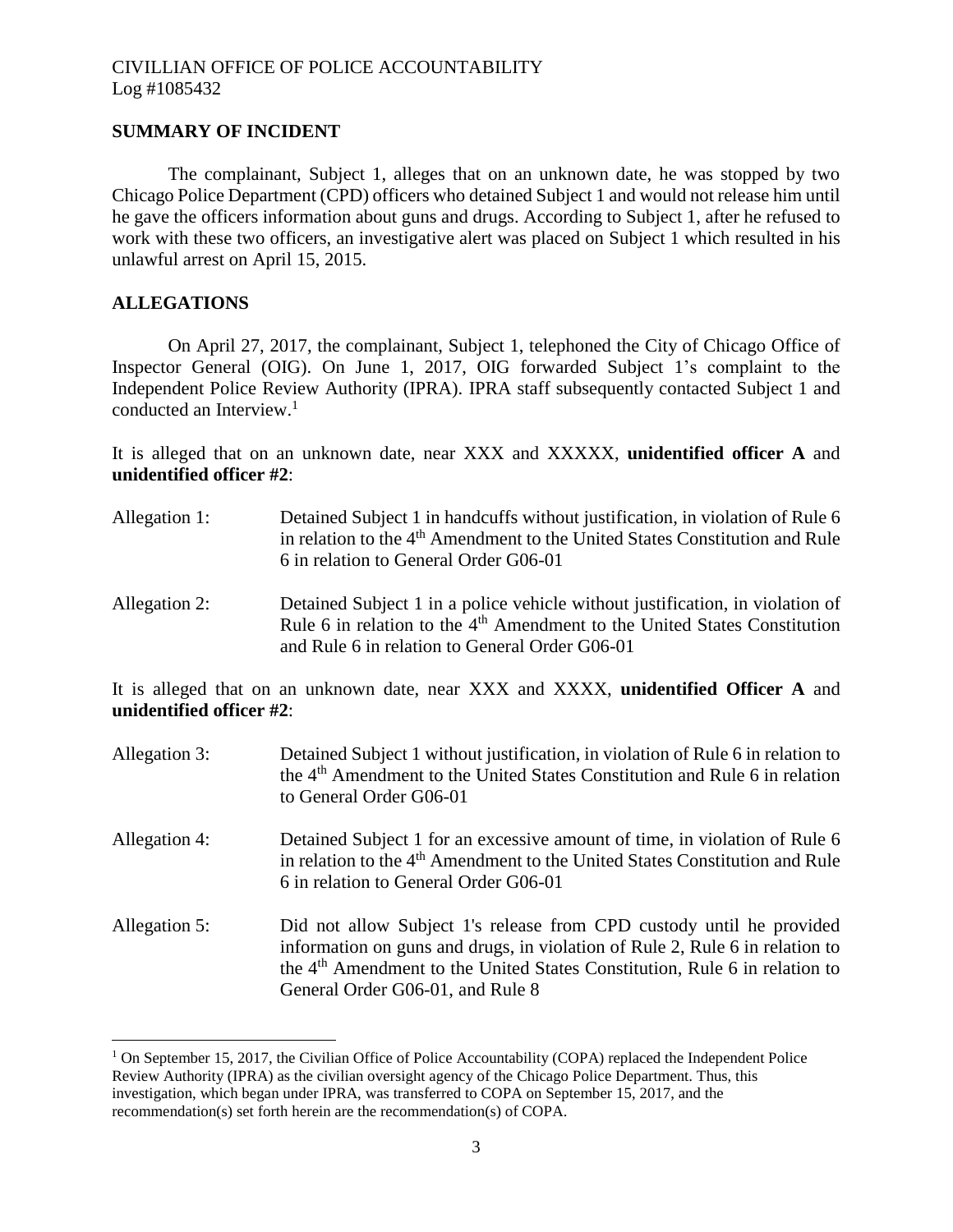| Allegation 6:          | Denied Subject 1 water, in violation of Rule 6 in in relation to General Order<br>G06-01                                                              |
|------------------------|-------------------------------------------------------------------------------------------------------------------------------------------------------|
| Allegation 7:          | Denied Subject 1 a telephone call, in violation of Rule 6 in in relation to<br>General Order G06-01                                                   |
| Allegation 8:          | Tried to force Subject 1 to be a confidential informant, in violation of Rule<br>2 and Rule 8                                                         |
| #XXXX:                 | It is alleged that on February 22, 2017, at an unknown time and location, Sergeant A, Star                                                            |
| Allegation 1:          | Placed a fraudulent investigative alert on Subject 1, in violation of Rule 2,<br>Rule 8, and Rule 14                                                  |
| <b>B, Star #XXXXX:</b> | It is alleged that on April 15, 2015 at approximately 2:00 PM at XXXX S. XXXXXX Ave., Officer                                                         |
| Allegation 1:          | Used excessive force against Subject 1 by grabbing his neck in violation of<br>Rule 2, Rule 6 in relation to General Order G03-02, Rule 8, and Rule 9 |
| lieutenant:            | It is alleged that on April 15, 2015, at XX <sup>st</sup> and XXXXXX, an <b>unidentified male sergeant or</b>                                         |
| Allegation 1:          | Denied Subject 1 a telephone call, in violation of Rule 2 and Rule 8                                                                                  |
| Allegation 2:          | Denied Subject 1 medical attention, in violation of Rule 2 and Rule 8                                                                                 |

# **APPLICABLE RULES AND LAWS**

**Rule 2:** prohibits, "Any action or conduct which impedes the Department's efforts to achieve its policy and goals or brings discredit upon the Department."

**Rule 6:** prohibits, "Disobedience of an order or directive, whether written or oral."

**Rule 8:** prohibits, "Disrespect to or maltreatment of any person, while on or off duty."

**Rule 9:** prohibits, "Engaging in any unjustified verbal or physical altercation with any person, while on or off duty."

**Rule 14:** prohibits, "Making a false report, written or oral."

**Chicago Police Department Directive, General Order G01-02-04, Organization and Functions of the Bureau of Detectives:** "The Criminal Registration Unit is responsible for registering previously convicted offenders under the Illinois Sex Offender Registration Act […] The unit is also charged with maintaining the Department's registration records for these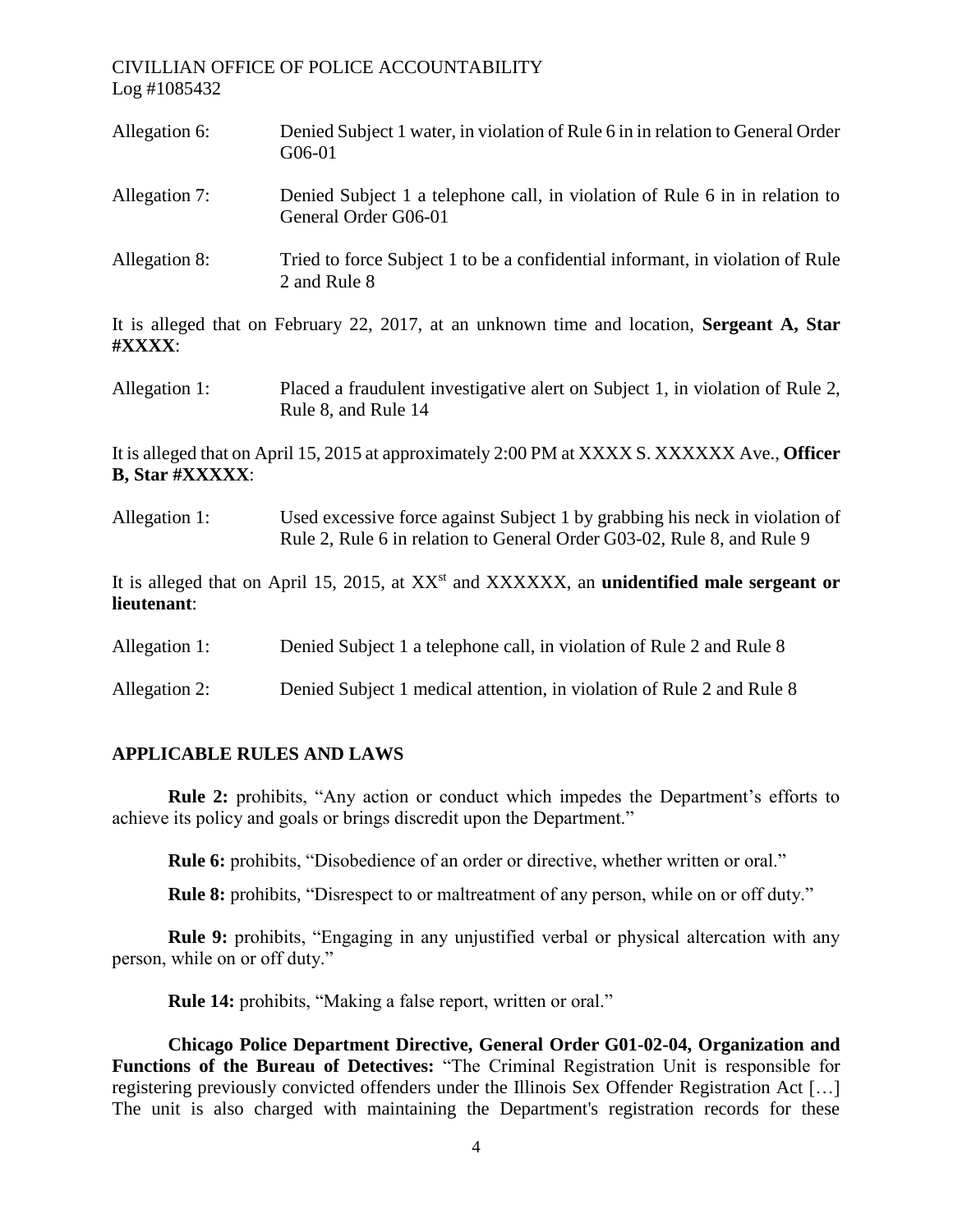individuals and coordinating with the detective areas in the investigation and processing of sex offender registration violations. Additionally, the section coordinates quarterly verification checks of registrant addresses and provides regular listings to patrol and detective bureau personnel on registrants then in a violation status."

**Chicago Police Department Directive, General Order G03-02, Use of Force**  Guidelines:<sup>2</sup> "When a Department member engages a member of the public, the member will do so in such a manner which affords that person the respect and dignity to which all persons are entitled. The use of excessive force or unwarranted physical force or unprofessional conduct by a Department member will not be tolerated under any circumstances."

"Department members will use an amount of force reasonably necessary based on the totality of the circumstances to perform a lawful task, effect an arrest, overcome resistance, control a subject, or protect themselves or others from injury."

**Chicago Police Department Directive, General Order G06-01, Processing Persons Under Department Control**, "The Department's justification for the detention of any arrested person will be included in the Arrest Report (CPD-11.420). The arresting officer is required to set forth in the Arrest Report sufficient information (probable cause to arrest) to substantiate all charges placed against an arrestee."

"Department personnel will, at all times, be aware of each arrestee's rights and will […] expedite all processing so that the arrestee will not be detained longer than necessary" and "never use force or coercion in seeking confessions or admissions."

**Fourth Amendment to the United States Constitution:** The right of the people to be secure in their persons, houses, papers, and effects, against unreasonable searches and seizures, shall not be violated

# **INVESTIGATION**

 $\overline{\phantom{a}}$ 

# **Officer of Inspector General Statement**

Subject 1 placed a telephone call to the City of Chicago Officer of Inspector General (OIG). Subject 1's complaint was then forwarded to IPRA. In his OIG statement, Subject 1 reported that in September 2015, he was stopped by CPD officers near XXX and Perry and asked questions. Subject 1 related that the officers tried to force Subject 1 "to be a confidential informant." When Subject 1 refused, the officers drove him the police station located at  $51<sup>st</sup>$  and Wentworth. Subject 1 was then transferred by two different police officers to a police station at  $51<sup>st</sup>$  and Wentworth. Subject 1 was unable to identify these two officer who transported him but said one was a Hispanic male in his mid-thirties, approximately 5'6", and with a stocky build. The second officer was described as an approximately 5'7" white male also with a stocky build. According to Subject 1, the two officers left Subject 1 handcuffed to a wall for hours before taking him to be interrogated by a detective. Subject 1 stated that this detective asked Subject 1 "about guns and drugs." Subject

<sup>&</sup>lt;sup>2</sup> The Use of Force policy noted in this report was effective from October 1, 2002 until October 16, 2017.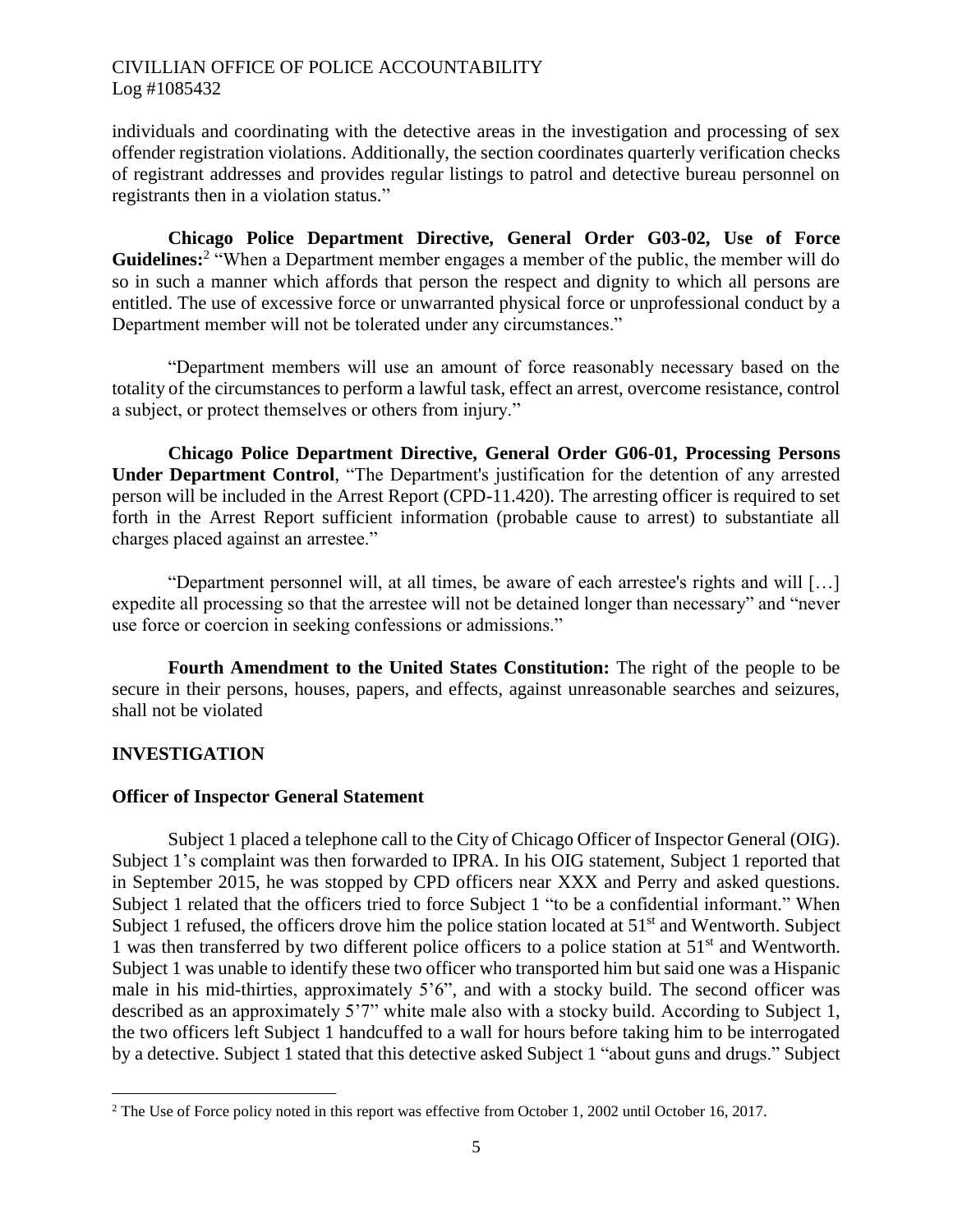1 refused to answer so the detective and officers "choked and punched" Subject 1. According to Subject 1, he sustained a bleeding lip and nose but was denied medical treatment. Subject 1 stated that as a result, "he suffered a nose fracture, a neck injury, and persistent headaches from the assault." Subject 1 reported that he was then released and the detective told Subject 1 to help to detective, "'set-up some people.'"

Subject 1 claimed that on another occasion, "he went to a CPD station located at  $51<sup>st</sup>$  and Wentworth to register as a sex offender." Subject 1 reported that he was arrested on a warrant for failing to register as a sex offender following an incident in May 2001 involving a minor. Per Subject 1, he was not aware that he was supposed to registered as a sex offender after his release from prison in February 2012. Subject 1 believed that an investigative alert "triggered his arrested at […] XX and XXXXXXX, and that he felt targeted by CPD for refusing to cooperate with the detective in September 2015." Subject 1 stated that the officer from his arrest at XX and XXXXXXX also assaulted Subject 1 when the officer grabbed Subject 1 by the collar, choked Subject 1, and pushed Subject 1 into a squad car. Subject 1 described this officer as "a black male, in his mid-thirties, approximately  $6'$  to  $6'5''$  feet tall." (Atts. 4, 5, 6)

#### **Complainant Interview, Subject 1**

Subject 1 related that he was at XXX and Perry when two CPD officers in a brown Ford Explorer approached Subject 1, "jumped out the car and grabbed" him, and began searching Subject 1. Subject 1 related the officers "threw" him in their car and "kidnapped" him. Subject 1 was unable to recall the exact date this occurred, but he believed it was a weekday in September 2015 around 9:30 AM. Subject 1 described one officer as a short, stocky Hispanic male and one as a 30-something, short, stocky, white male with goldish brown hair and green or blue eyes. Subject 1 believed the Hispanic officer was named something like Unidentified Officer A. Subject 1 stated that the white officer placed him in handcuffs and placed Subject 1 in the back of the CPD vehicle. Subject 1 reported that the officers tried to attribute some drugs to him. Subject 1 denied that he had drugs and he did not know where these drugs came from. Subject 1 recalled that the Hispanic officer told him that they could help Subject 1 with his criminal history if he worked with them as a confidential informant (CI).

Subject 1 said that he was then taken to a police station and kept for "hours." The two officers reportedly had Subject 1 looking at a computer screen on a program called "CLEAR" and were asking Subject 1 to tell them "where the drugs" could be found. Subject 1 stated he was "so fearful of my life" that he agreed to be a "stoolpigeon" and told the officers where guns could be found so that he could leave. Subject 1 stated that he asked what he was being held for or what the charges against him were and the police responded that they wanted Subject 1 to tell the officers about houses where drugs and guns could be found. Subject 1 stated that at the police station, he was handcuffed to the wall for hours and was not allowed to make a phone call or have a drink of water. Subject 1 stated he was "in a cell" at 51<sup>st</sup> and Wentworth for multiple hours. Subject 1 stated that he was driven to a judge's home so the officers could obtain a search warrant for the guns Subject 1 told them about. Subject 1 could not remember the judge's name, but said he was an old man. Subject 1 was taken back to the police station before two tall, white officers in a blue Ford Explorer returned Subject 1 to his vehicle. Subject 1 was unable to describe these two white officers any further because he was so "shook up."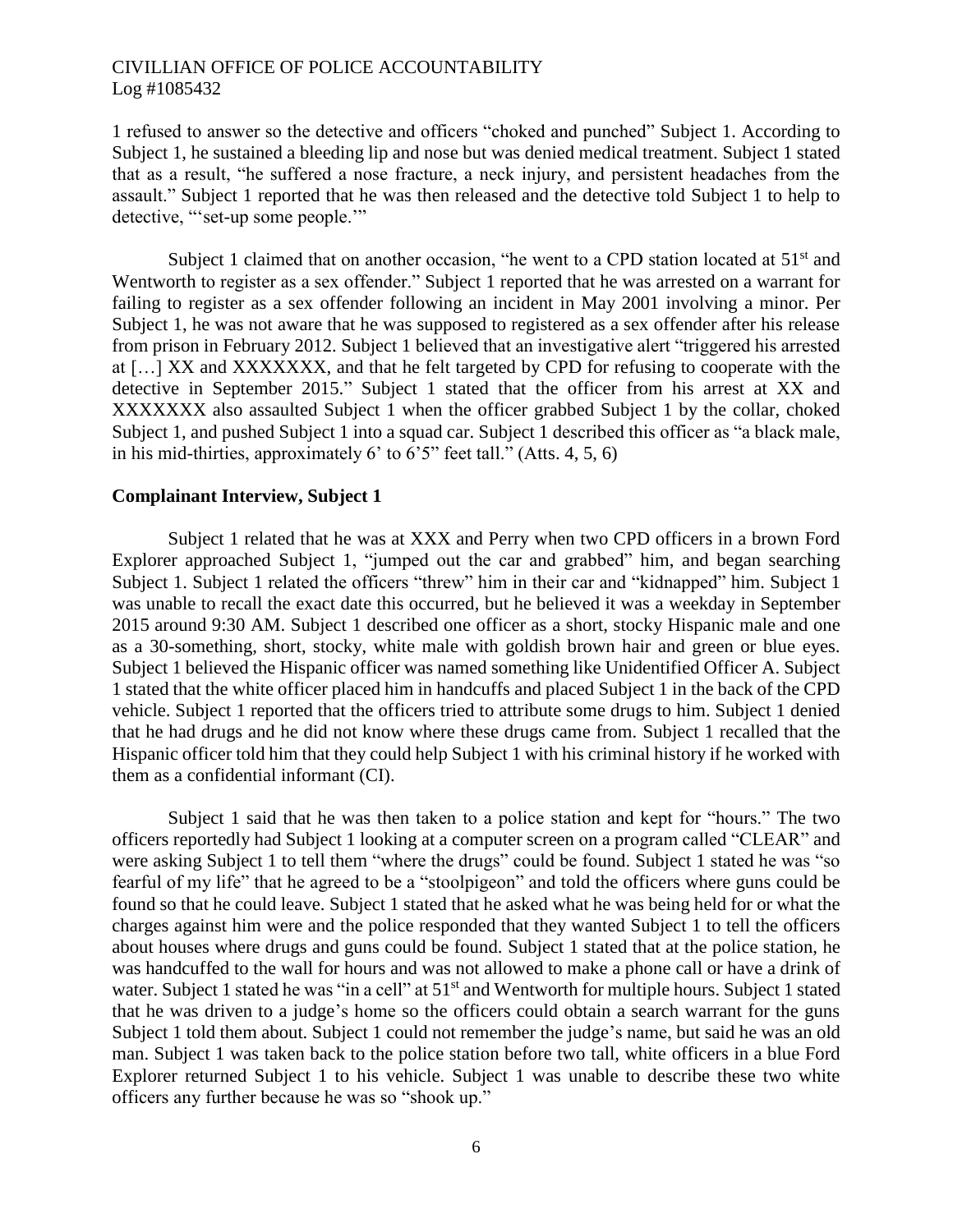Subject 1 stated he met with the two original officers on approximately two subsequent occasions and that during these occasions, Subject 1 feared for his life. Subject 1 recalled that the Hispanic officer's cellphone number "had a whole bunch of sixes in it." Subject 1 reported that after he refused to work as a CI, CPD "unlawfully" placed an investigative alert on the complainant. Subject 1 believed that he was only given an investigative alert as retaliation for not being a CI because he was in full compliance with the laws regarding his sex offender registration.

On a date identified as April 15, 2015, Subject 1 stated that he was at the police station at  $51<sup>st</sup>$  and Wentworth to register as a sex offender when a white, male officer with a "German" haircut" arrested Subject 1. Subject 1 stated he was placed in handcuffs and told he was being arrested for falsifying his address in his sex offender registration. Subject 1 denied providing a false address and stated he never had problems with his registration prior to refusing to be a CI. Subject 1 said he was handcuffed to the wall  $51<sup>st</sup>$  and Wentworth until transportation arrived. Subject 1 elaborated that a tall, young, black, male officer grabbed Subject 1 "by the neck." Subject 1 said he was "not really" able to breath and the officer was holding Subject 1's neck from behind and pushing Subject 1's head down as they walked. This same black officer drove Subject 1 to 51<sup>st</sup> and Wentworth along with this officer's partner, a short, older, Hispanic male with grey in his hair. Subject 1 recalled that the vehicle he was transported in was a burgundy sports utility vehicle.

Subject 1 reported that once he was transported to a police station at  $51<sup>st</sup>$  and Wentworth, he was denied a phone call or medical attention and his personal property was taken. Subject 1 stated he was thrown in a cell for approximately four or five hours and was experiencing chest pains. Subject 1 stated that a black, female detective asked him if he wanted to talk about "what's going on in the streets," which Subject 1 refused. Subject 1 recalled a skinny, black, male sergeant or lieutenant at 51<sup>st</sup> and Wentworth said Subject 1 would get medical care but it never arrived. Subject 1 stated that he was then taken to XX and XXXXXXX in a police wagon for court. Subject 1 claimed that he did not know what he was being charged with until he went to court.

Subject 1 was shown an Arrest Report from April 15, 2015 (Att. 10), in which he was arrested in relation to his sex offender registration. Subject 1 maintained that this arrest occurred after he was stopped by the two officers near XXX and Perry. Subject 1 believed that the two officers from the XXX and Perry incident placed an investigative alert on Subject 1, which triggered his April 15, 2015 arrest. After seeing the April 15, 2015 arrest report, Subject 1 stated that he may have been wrong about the date of the first incident. Subject 1 had difficulty recalling when the incident at XXX and Perry occurred, but he believed it may have been around September 2014, or possibly even in 2013. (Att. 17)

#### **Department Records and Reports**

The Investigative Alert which triggered Subject 1's April 15, 2015 arrest was created on February 22, 2015 by Sergeant A (who was a detective on the date in question). The alert relates that Subject 1's last known address was XXXX S. Ellis. This alert states that after a status check, Subject 1 was found "to be in violation of the sex offender registration act in that he did not reside at his listed address of residence." (Att. 24)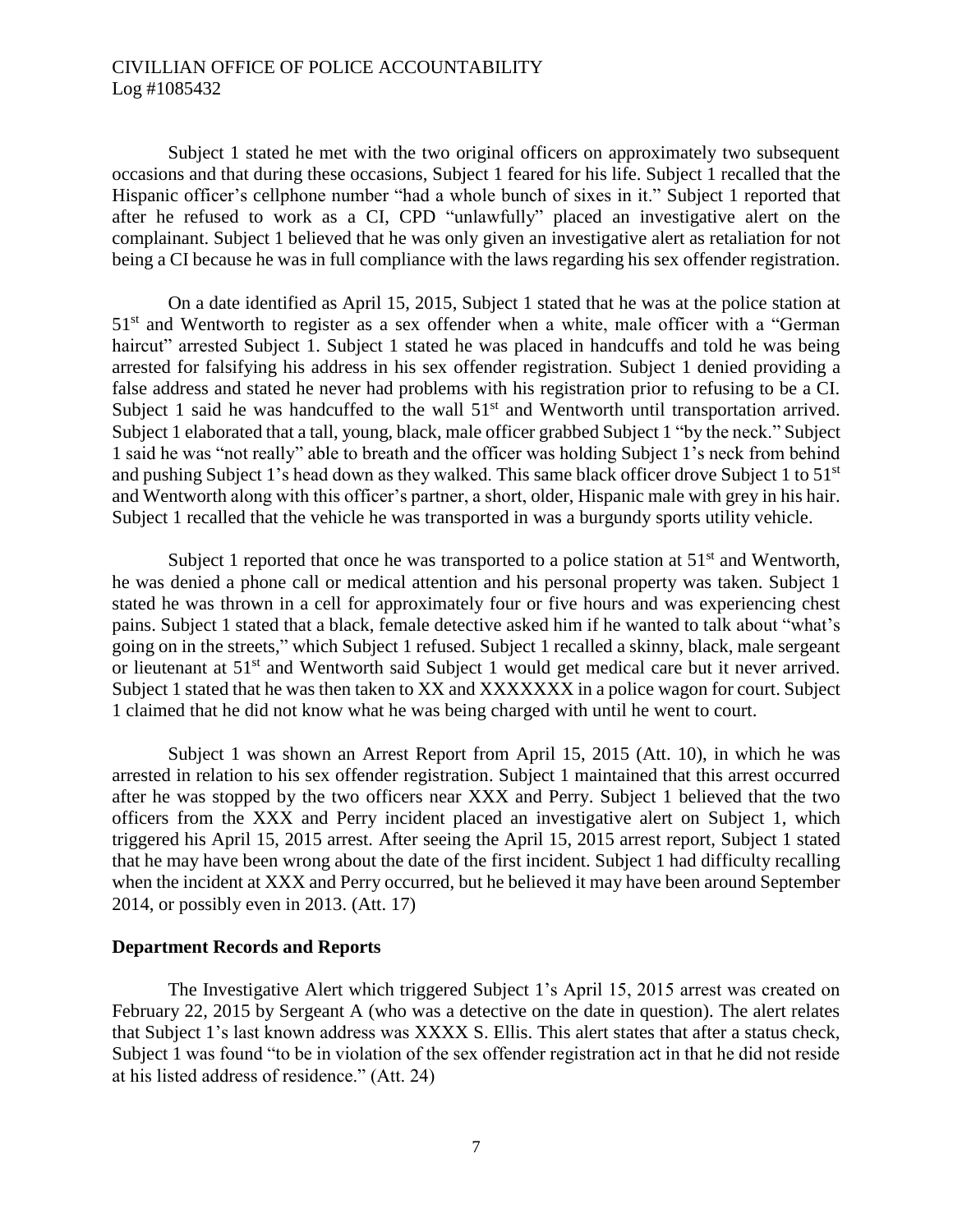Subject 1's Arrest Report was obtained from April 15, 2015. Subject 1's offense was cited as Fail to Report Change of Address/Employer. Subject 1 was arrested at CPD Station A, located at XXXXX S. XXXXXXXXX., at approximately 2:00 PM. Detective A, who was on-duty at Sex Registration at XXXX S. XXXXXXX, alerted Beat XXXX (identified as Officers C and D) that Subject 1 reported to register, triggering an investigative alert on Subject 1 for failing to register at a new address. Subject 1 was placed into custody and transported by Beat XXXX (identified as Officers B and E) to the  $2<sup>nd</sup>$  District. Detective B in Area South Detective was also alerted of Subject 1's arrest. (Att. 10)

An Original Case Incident Report was located related to a compliance check conducted on Subject 1 on February 12, 2015 with RD #XXXXXX. Detective Case Supplementary Reports were also located for RD #XXXXXXX. On February 12, 2015 at approximately 6:59 PM, Officer F identified that Subject 1, "is a Registered Sex Offender who moved and failed to notify law enforcement of his new address." Officer F was conducting "a bi-annual check of Registered Sex Offenders" and went to the address last used by Subject 1 for his registration. Officer F spoke with a resident at this address who told the officer that he had been living there for the last two years and did not know Subject 1. A second resident at the home also did not know Subject 1. Sergeant A then issued an Investigative Alert for Subject 1 "with probable cause to arrest." (Atts. 25, 26, 27)

#### **Illinois Department of Corrections**

An inmate record was located for Subject 1 in through the Illinois Department of Corrections. According to available details, Subject 1 was sentenced to three years of parole on April 9, 2015 for providing false information in his sex offender registration. Subject 1 is also currently serving a four-year probation sentence since August 17, 2013 for violating his sex offender registration. Subject 1 has a projected discharge date of October 26, 2018.

Furthermore, Subject 1 has discharged sentences from previous offenses including failing to report weekly in 2009, violating sex offender registration in 2006, and failing to report a change of address in 2005. (Att. 7)

#### **Illinois Sex Offender Information**

Details were obtained from the Illinois State Police regarding Subject 1's sex offender registration. When Subject 1 was 33 years old, he reportedly exposed his organs/engaged in the sexual exploitation of a 16-year-old. Subject 1 violated the sex offender registration on multiple occasions with reported crimes including violating the sex offender registration act, fail to report change of address, fail to report weekly/no fixed address, and registering with false information. (Att. 21)

# **Accused Interview, Sergeant A**

Per Sergeant A, he has "no idea who Subject 1 is." Sergeant A did not recall creating an investigative alert for Subject 1 on February 22, 2015. Sergeant A related that as a detective, he investigated several types of cases including failing to register as a sex offender. Sergeant A stated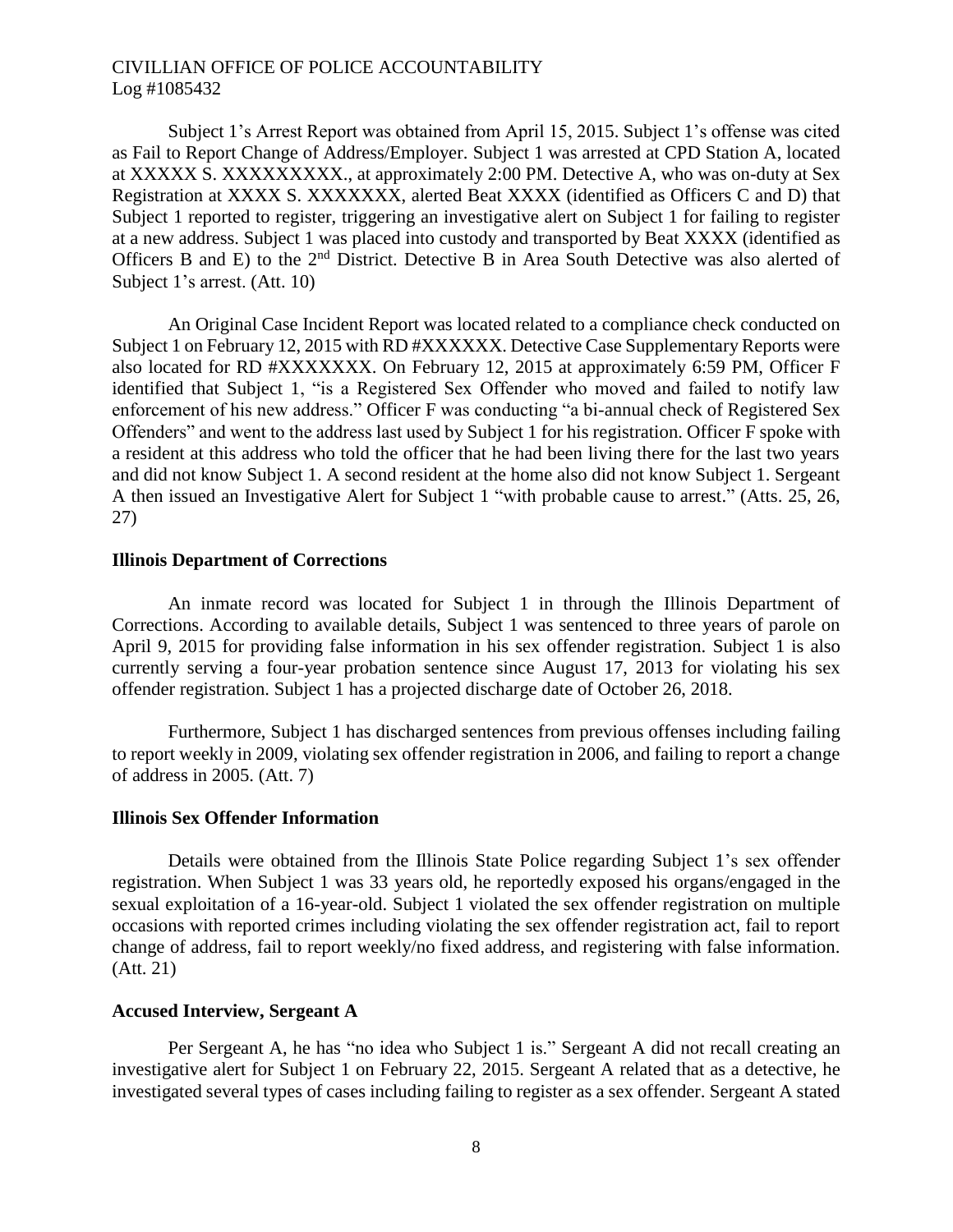that, generally, information about failing to register would be obtained through either an interview with an arrestee or a residence check. If the individual is not at the address they are supposed to be at when a residence check is done, a case report is generated and an investigative alert is issued. Sergeant A stated he has made "a lot" of investigative alerts and did not remember making one for Subject 1. However, Sergeant A related he would never make an investigative alert out of retaliation and never knowingly made a fraudulent investigative alert. After reviewing the investigative alert for Subject 1 from February 22, 2015 (Att. 24), Sergeant A agreed that he must have issued the alert because it was associated with his employee information. However, he could not recall this specific alert. Sergeant A did note that the writing style of the alert was not the style he usually employs.

Sergeant A could not recall ever using a CI. Sergeant A was not aware of any officers trying to use Subject 1 as a CI. Sergeant A was not able to identify the unidentified Officer A or the unidentified sergeant/lieutenant. (Att. 34)

#### **Witness Interview, Detective A**

Detective A stated that on April 15, 2015, he was working in the Criminal Registration Unit. Detective A did not recall Subject 1. Detective A stated that when individuals come in to register, he asks for identification. The detective stated that approximately five times a month, someone coming into register may trigger an investigative alert. Detective A stated that he personally would place the individual in handcuffs and tell them they are under arrest. Detective A stated that an arrestee would be handcuffed to a bench while waiting for the transportation officers. Detective A was not aware of any officers trying use Subject 1 as a CI. Detective A stated that he previously had a "flat-top" style haircut, believed to be Subject 1's reference to a "German" haircut. Detective A was not able to identify the unidentified Officer A or the unidentified sergeant/lieutenant. (Att. 41)

#### **Witness Interview, Detective B**

After reviewing Department reports, Detective B reported that he was aware Subject 1 was a registered sex offender. Detective B "could not say" that he had ever met Subject 1 in person. Detective B was informed of Subject 1's arrest on April 15, 2015 because there was an investigative alert. Detective B was notified because he was on-duty and Sergeant A was not. Detective B was not aware of any officers attempting to use Subject 1 as a CI. Detective B was unable to identify the unidentified sergeant/lieutenant or unidentified Officer A. (Att. 32)

#### **Accused Interview, Officer B**

After reviewing Subject 1's April 15, 2015, Arrest Report (Att. 10), Officer B did not recall Subject 1. After reviewing Department records, Officer B confirmed that he and Officer E were Subject 1's transporting officers. Officer B related that he has previously transported arrestees related to sex offender registration. However, Officer B did not know why he and Officer E would have transported an arrestee for different arresting officers (identified as Officers C and D). Officer B related that if he was the one to transport an arrestee, he would usually complete the arrest report but he did not in this case. Per Officer B, if a sex offender goes to 51<sup>st</sup> and Wentworth and an investigative alert or warrant is returned, the individual will be detained and transport would be called. According to Officer B, usually arrestees would be sitting on a bench, waiting on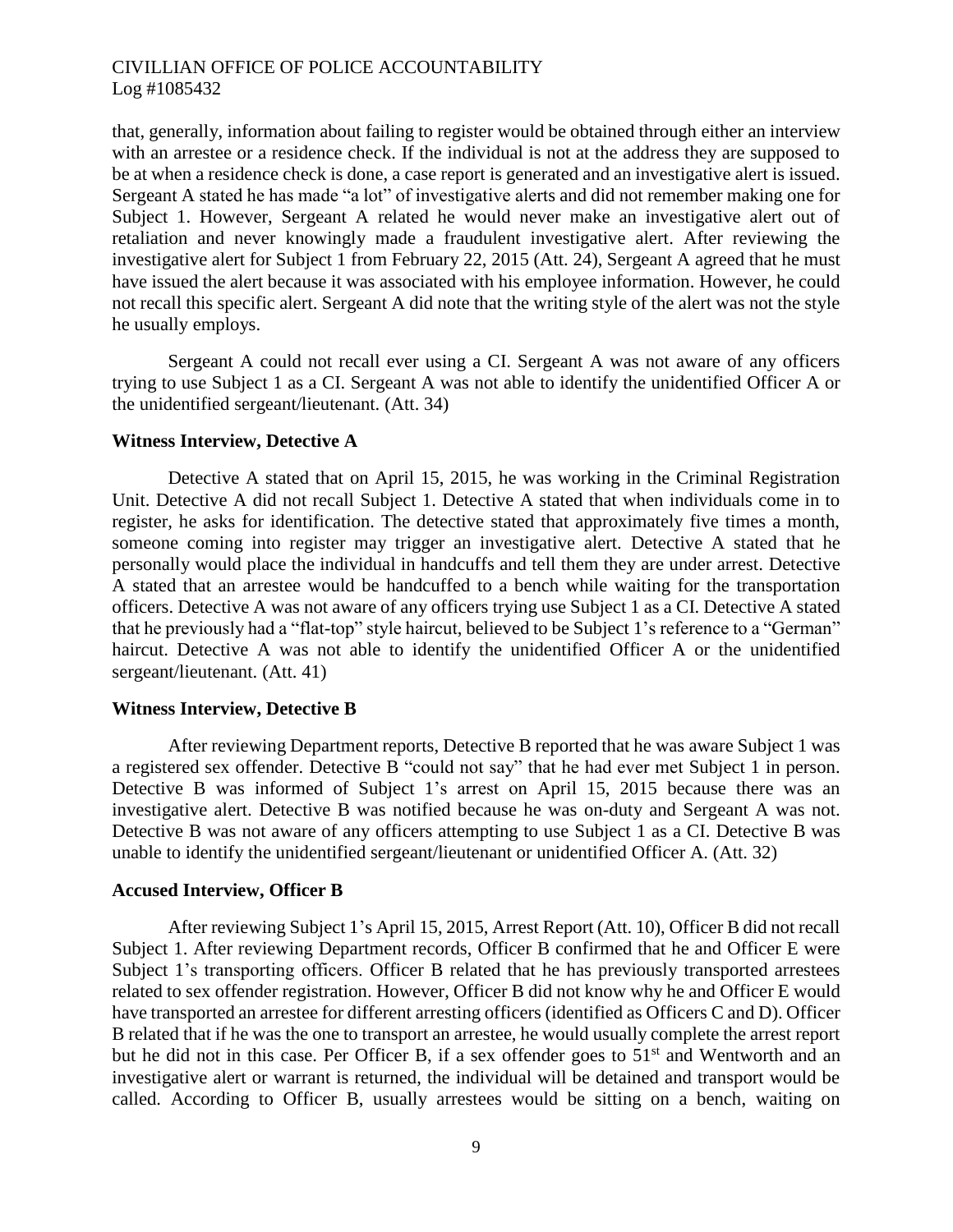transportation. Further, the individual would usually be in handcuffs. Officer B would then place his handcuffs on the arrestee, remove the handcuffs already on the arrestee, and transport the arrestee to the police vehicle. Officer B stated he did not remember Subject 1 "at all" and therefore could not say what the specific details were in this instance. Officer B denied using excessive force by grabbing Subject 1's neck. Officer B denied that he would grab an arrestee's neck to get them to comply. (Att. 49)

### **Witness Interview, Officer E**

Officer E stated that on April 15, 2015, he was working in the  $2<sup>nd</sup>$  District. Officer E did not recall Subject 1. After reviewing Subject 1's Arrest Report (Att. 10) from this date, Officer E agreed that he was Subject 1's transporting officer and partnered with Officer B. Officer E stated that he never saw Officer B use excessive force or grab an arrestee by the neck. Officer E was unaware of any officers attempting to use Subject 1 as a CI. Officer E was unable to identify the unidentified sergeant/lieutenant or unidentified Officer A. (Att. 39)

### **Witness Interview, Officer D**

According to Officer D, on April 15, 2015, he was working in the 2<sup>nd</sup> District. Officer D did not know the unidentified Officer A. Officer D did not recall Subject 1. After reviewing Subject 1's April 15, 2015 Arrest Report (Att. 10), Officer D believed Subject 1 was arrested for failing to register as a sex offender. Officer D stated that he processed Subject 1's arrest. Officer D could not specifically recall Subject 1. Therefore, Officer D could not confirm if he first saw Subject 1 at  $51<sup>st</sup>$  and Wentworth or at the 2<sup>nd</sup> District. However, Officer D related that arrestees at  $51<sup>st</sup>$  and Wentworth are usually handcuffed to a wall when officers arrive to transport them. Officer D could not recall seeing Officer B with Subject 1. Officer D denied asking Subject 1 to be a CI or having knowledge of officers trying to use Subject 1 as a CI. Officer D believed the unidentified sergeant/lieutenant may have been Sergeant B. (Att. 28)

#### **Witness Interview, Officer C**

Officer C stated that on April 15, 2015, he was working in the 2<sup>nd</sup> District. Officer C did not know the unidentified Officer A. Officer C did not recall Subject 1. Officer C believed he was notified that Subject 1 was detained at CPD headquarters related to criminal registration. However, Officer C did not specifically recall seeing Subject 1 at  $51<sup>st</sup>$  and Wentworth. Officer C related that it is customary practice for arrestees awaiting transportation to be handcuffed to the wall at  $51<sup>st</sup>$ and Wentworth. Officer C did not remember seeing Officer B with Subject 1. Officer C could not recall who transported Subject 1 from  $51<sup>st</sup>$  and Wentworth to the  $2<sup>nd</sup>$  District. Officer C denied asking Subject 1 to be a CI and related he was unaware of other officers asking Subject 1 to be a CI. Officer C was unable to identify the unidentified sergeant or lieutenant. (Att. 30)

### **Witness Interview, Detective C**

Detective C related that she did "not really" recall Subject 1. After reviewing Subject 1's April 15, 2015 Arrest Report (Att. 10), Detective C stated that she was assigned to do a follow-up investigation after Subject 1's arrest. The detective stated she read Subject 1 his Miranda Rights, he requested an attorney, and that was the extent of their interaction. Detective C reported that Subject 1 was arrested on an Investigatory Alert created by Sergeant A, who was a detective at the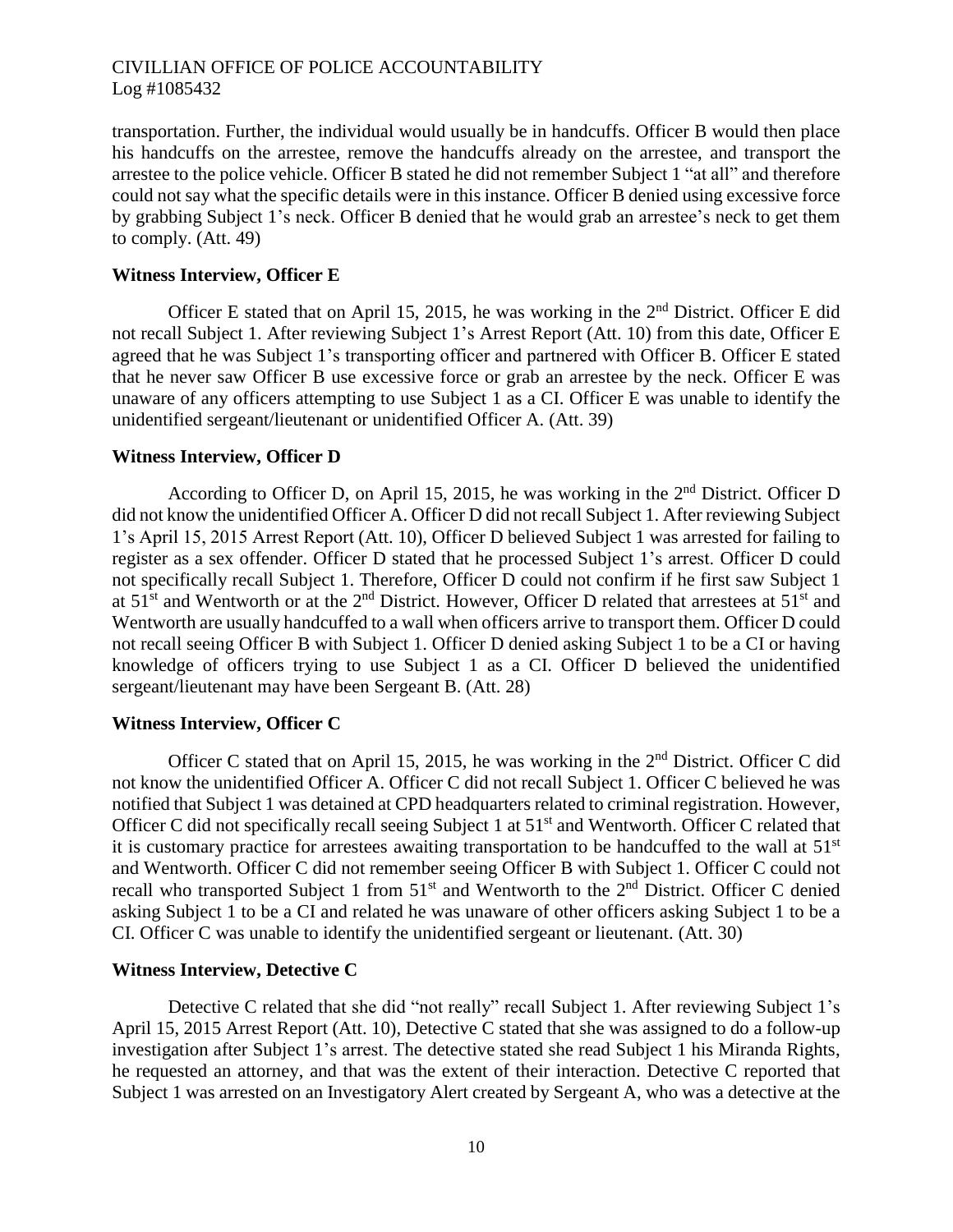time of Subject 1's arrest. Detective C stated that a Beat officer identified that Subject 1 was not in compliance and the case was then assigned to Sergeant A. Detective C believed Sergeant A created this alert after learning Subject 1 did not live at the address provided for Subject 1's sex offender registration. Detective C denied that she asked Subject 1 to be a CI or asked him about "what's going on in the streets." Detective C related that she was not aware of any Department members attempting to use Subject 1 as a CI. Detective C was unable to provide the identity of the unidentified male sergeant or lieutenant on-duty at  $51<sup>st</sup>$  and Wentworth. (Att. 22)

*Approved: Submitted:*

Supervising Investigator Investigator

# **ANALYSIS AND CONCLUSION**

COPA recommends a finding that **allegation #1,** that **unidentified Officer A and unidentified male officer #2** detained Subject 1 in handcuffs without justification, be **Not Sustained**.

\_\_\_\_\_\_\_\_\_\_\_\_\_\_\_\_\_\_\_\_\_\_\_\_\_\_\_\_ \_\_\_\_\_\_\_\_\_\_\_\_\_\_\_\_\_\_\_\_\_\_\_\_\_\_\_\_\_\_\_\_

COPA recommends a finding that **allegation #2,** that **unidentified Officer A and unidentified male officer #2** detained Subject 1 in a police vehicle without justification, be **Not Sustained.**

COPA recommends a finding that **allegation #3,** that **unidentified Officer A and unidentified male officer #2** detained Subject 1 at 51<sup>st</sup> and Wentworth without justification, be **Not Sustained.**

COPA recommends a finding that **allegation #4,** that **unidentified Officer A and unidentified male officer #2** detained Subject 1 for an excessive amount of time, be **Not Sustained.**

COPA recommends a finding that **allegation #5,** that **unidentified Officer A and unidentified male officer #2** did not allow Subject 1's release from CPD custody until he provided information on guns and drugs, be **Not Sustained.**

COPA recommends a finding that **allegation #6,** that **unidentified Officer A and unidentified male officer #2** denied Subject 1 water at 51st and Wentworth, be **Not Sustained.**

COPA recommends a finding that **allegation #7,** that **unidentified Officer A and unidentified male officer** #2 denied Subject 1 a telephone call at 51<sup>st</sup> and Wentworth, be Not **Sustained.**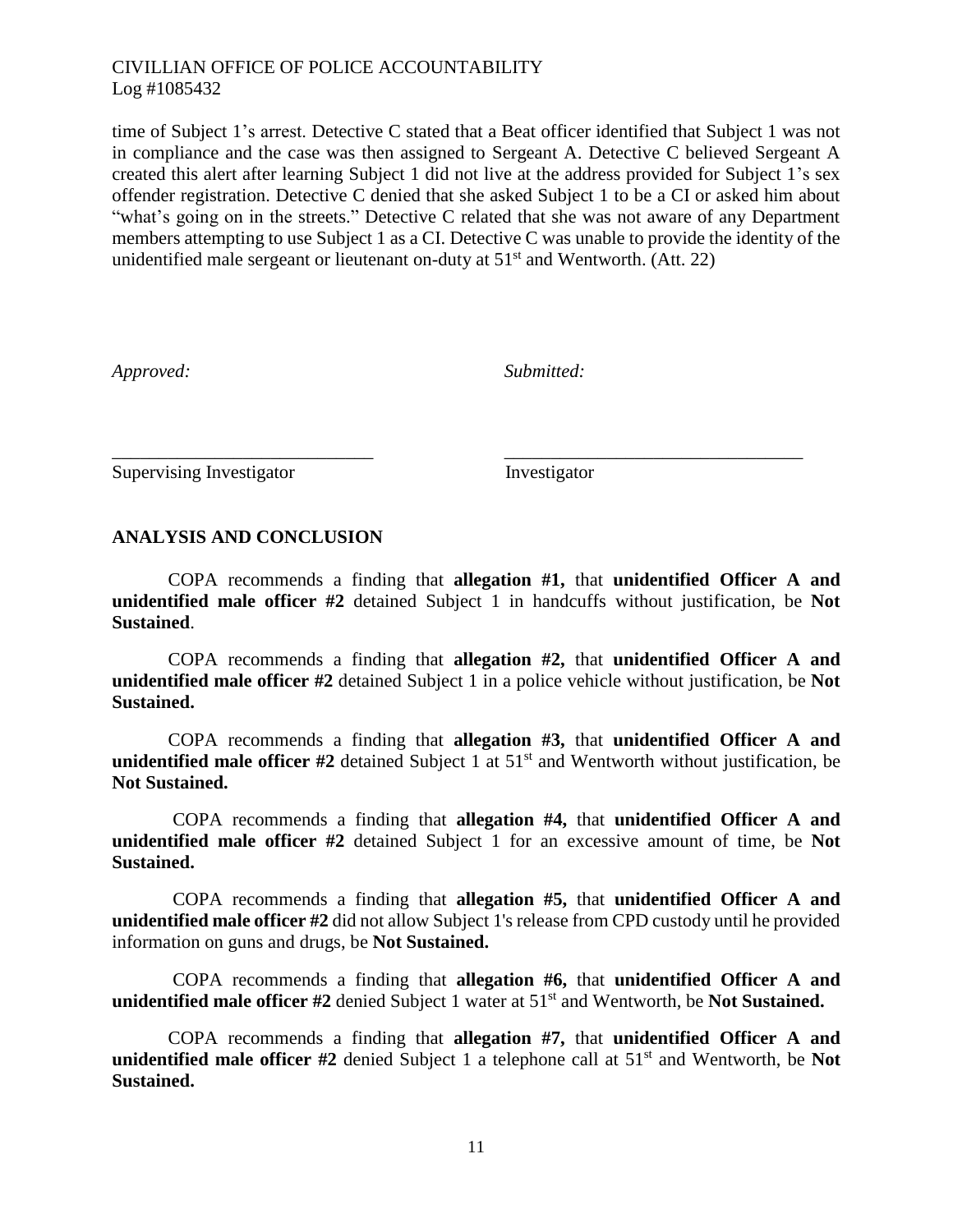COPA recommends a finding that **allegation #8,** that **unidentified Officer A and unidentified male officer #2** tried to force Subject 1 to be a confidential informant be **Not Sustained.**

For all the allegations against unidentified Officer A and unidentified male officer #2, there is not enough information to identify who these officers are, let alone whether the events detailed by Subject 1 actually occurred. Subject 1 was able to provide some specific details that gave his claims credibility, such as the use of CLEAR. However, Subject 1's narrative lacked many key details necessary to identify these two accused officers, such as the officers' names and the date on which these events occurred. Ultimately, Subject 1 was unable about to provide enough information to investigate these allegations and come to a conclusive determination.

COPA recommends a finding that **allegation #1,** that **Sergeant A** placed a fraudulent investigative alert on Subject 1 be **Unfounded**.

Department reports indicated that an investigative alert was placed on Subject 1 because he was not in compliance with his sex offender registration. Subject 1 sees his refusal to be a CI as linked to his arrest on an investigative alert on April 15, 2015. However, this does not appear to be the case. Ultimately, it appears Subject 1 was arrested following a compliance check that revealed Subject 1's reported address was not his actual residence. Sergeant A was reportedly unware of any officers trying to use Subject 1 as a CI. Furthermore, Sergeant A was not even the officer who identified that Subject 1 was not in compliance with his sex offender registration. Therefore, it was determined that Sergeant A was justified in placing an investigative alert on Subject 1 and that Subject 1's April 15, 2015 arrest was lawful.

COPA recommends a finding that **allegation #1,** that **Officer B** used excessive force against Subject 1 by grabbing his neck, be **Not Sustained**.

Subject 1's version of events is not consistent, although it is unclear if this is due to faulty memory or to deception. Details provided by Subject 1 bring his credibility into question. For example, Subject 1 stated that he was in full compliance with sex offender registration laws, but that does not appear to be accurate. The address Subject 1 provided for his sex offender registration was not the address Subject 1 was living at and this was discovered during a compliance check by Officer F. Additionally, Subject 1 reported that prior to his April 15, 2015 arrest, he never had any issues with his sex offender registration. However, per Subject 1's Illinois Department of Corrections and Illinois Sex Offender records, he has previously violated his sex offender registry multiple times since at least 2005. While Subject 1 was accurate in describing the physical appearance of his two transporting officers, there is not enough detail to confirm or refute if Officer B grabbed Subject 1's neck. It is ultimately Subject 1's word against Officer B and there is a paucity of evidence to make a conclusive determination.

COPA recommends a finding that **allegation #1,** that the **unidentified male sergeant or lieutenant** denied Subject 1 a telephone call be **Not Sustained**.

COPA recommends a finding that **allegation #2,** that the **unidentified male sergeant or lieutenant** denied Subject 1 medical attention be **Not Sustained.**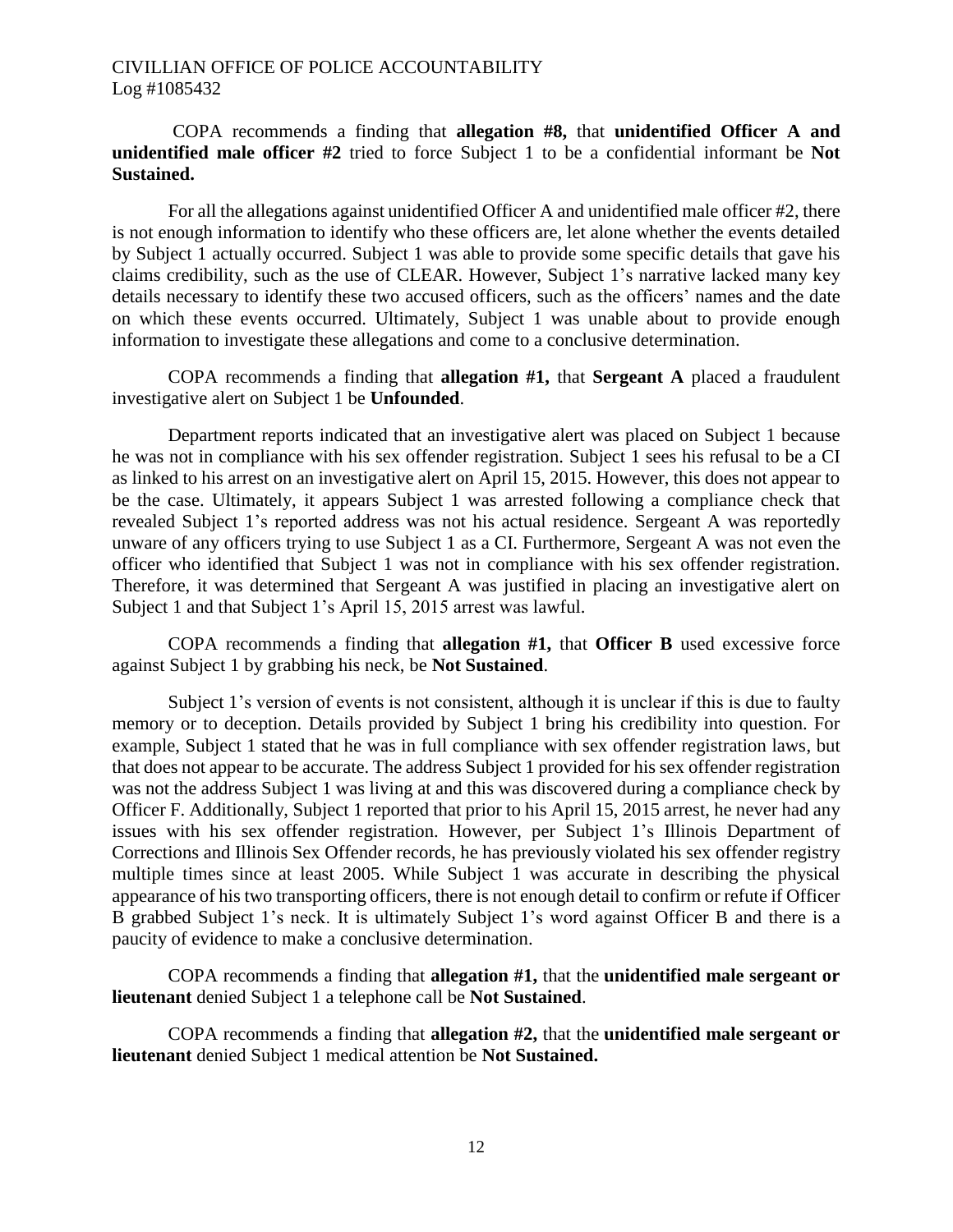As with unidentified Officer A and unidentified male officer #2, there was insufficient information to identify the accused. Similarly, without knowing the identity of the accused Department member, or even what his title is, it was not possible to fully investigate Subject 1's claims. Therefore, a conclusive determination could not be reached.

Approved:

Deputy Chief Administrator

\_\_\_\_\_\_\_\_\_\_\_\_\_\_\_\_\_\_\_\_\_\_\_\_\_